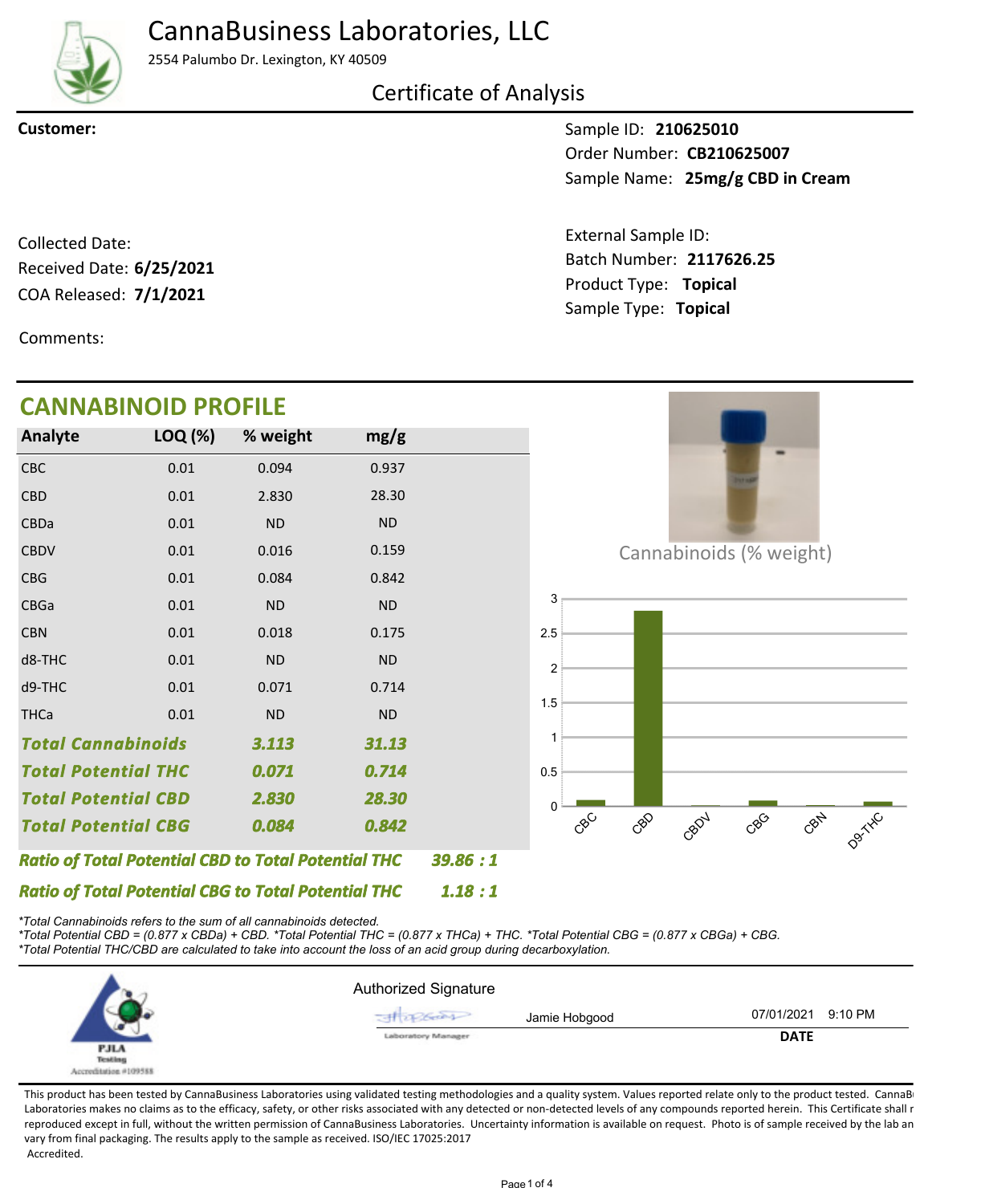

#### 2554 Palumbo Dr. Lexington, KY 40509 CannaBusiness Laboratories, LLC



## **Certificate of Analysis**

 $\cdot$  -  $\cdot$  -  $\cdot$  1  $\cdot$  4

|              | Z IUUZJU IU |
|--------------|-------------|
| Sample Name: | 25mg/g CB   |
| Sample Type: | Topical     |

**Sample ID:**

<sub>.</sub><br>3D in Cream 210625010

| <b>Customer</b> |                  |                              | <b>Sample Name:</b>                         |
|-----------------|------------------|------------------------------|---------------------------------------------|
|                 |                  | <b>Overall Batch Results</b> | Sample ID:                                  |
|                 | Pesticide        | Moisture Content             | <b>Product Type:</b>                        |
|                 | Potency          | <b>Water Activity</b>        | Sample Type:<br><b>Collected Date</b>       |
|                 | Mycotoxins       | <b>Heavy Metals</b>          | <b>Received Date</b>                        |
|                 | Microbial Screen | <b>Residual Solvents</b>     | <b>Batch Number</b><br><b>Batch Size:</b>   |
|                 | Terpenoids       |                              | <b>Sample Size:</b><br><b>COA</b> released: |

| 25mg/g CBD in Cream |           |
|---------------------|-----------|
| 210625010           |           |
| Topical             |           |
| Topical             |           |
|                     |           |
| 06/25/2021          |           |
| 211762625           |           |
|                     |           |
|                     |           |
| 07/01/2021          | $9.11$ PM |
|                     |           |

| Potency (mg/g)                     |                  |                     |               |                           |           |                           | <b>Terpenoids</b> |
|------------------------------------|------------------|---------------------|---------------|---------------------------|-----------|---------------------------|-------------------|
| Date Tested: 06/28/2021            |                  |                     |               | Method: CB-SOP-028        |           |                           | Date Tested       |
| Instrument:                        |                  |                     |               |                           |           |                           | Instrument:       |
| 0.071%                             | 2.830 %          |                     |               | 3.113%                    |           | $31.13$ mg/g              | Analyte           |
| <b>Total THC</b>                   | <b>Total CBD</b> |                     |               | <b>Total Cannabinoids</b> |           | <b>Total Cannabinoids</b> | alpha-Bisabo      |
|                                    |                  |                     |               |                           |           |                           | alpha-humule      |
| Analyte                            |                  | <b>Result Units</b> |               | LOQ                       | Result    | <b>Units</b>              | alpha-pinene      |
| CBC (Cannabichromene)              |                  | 0.094               | $\%$          | 0.010                     | 0.937     | mg/g                      | alpha-terpine     |
| CBD (Cannabidiol)                  |                  | 2.830               | $\frac{0}{0}$ | 0.010                     | 28.30     | mg/g                      | beta-caryoph      |
| CBDa (Cannabidiolic Acid)          |                  | ND.                 | $\frac{0}{0}$ | 0.010                     | ND.       | mg/g                      | Beta-myrcene      |
| CBDV (Cannabidivarin)              |                  | 0.016               | $\frac{0}{0}$ | 0.010                     | 0.159     | mg/g                      | Beta-pinene       |
| CBG (Cannabigerol)                 |                  | 0.084               | $\%$          | 0.010                     | 0.842     | mg/g                      | cis-Nerolidol     |
| CBGa (Cannabigerolic Acid)         |                  | <b>ND</b>           | $\frac{0}{0}$ | 0.010                     | <b>ND</b> | mg/g                      | Camphene          |
| CBN (Cannabinol)                   |                  | 0.018               | $\%$          | 0.010                     | 0.175     | mg/g                      | d-Limonene        |
| D8-THC (D8-Tetrahydrocannabinol)   |                  | <b>ND</b>           | $\frac{0}{0}$ | 0.010                     | <b>ND</b> | mg/g                      | delta-3-Carer     |
| D9-THC (D9-Tetrahydrocannabinol)   |                  | 0.071               | $\%$          | 0.010                     | 0.714     | mg/g                      | Eucalyptol        |
| THCa (Tetrahydrocannabinolic Acid) |                  | <b>ND</b>           | $\frac{0}{0}$ | 0.010                     | <b>ND</b> | mg/g                      | gamma-Terpi       |
|                                    |                  |                     |               |                           |           |                           | Geraniol          |
| <b>Foreign Material</b>            |                  | Result              | <b>Note</b>   |                           |           |                           | Guaiol            |
|                                    |                  |                     |               |                           |           |                           |                   |

Absence

| Date Tested: 06/30/2021       |                                                                                                              |      | Method: CB-SOP-026 |         |               |
|-------------------------------|--------------------------------------------------------------------------------------------------------------|------|--------------------|---------|---------------|
| Instrument:                   |                                                                                                              |      |                    |         |               |
|                               |                                                                                                              |      |                    |         |               |
| Analyte                       | Result                                                                                                       | Unit | LOQ                | Result  | Unit          |
| alpha-Bisabolol               | $<$ LOQ                                                                                                      | mg/g | 0.100              | $<$ LOQ | $\%$          |
| alpha-humulene                | $<$ LOQ                                                                                                      | mg/g | 0.100              | $<$ LOQ | %             |
| alpha-pinene                  | <loq< td=""><td>mg/g</td><td>0.100</td><td><math>&lt;</math>LOQ</td><td><math>\frac{0}{0}</math></td></loq<> | mg/g | 0.100              | $<$ LOQ | $\frac{0}{0}$ |
| alpha-terpinene               | $<$ LOQ                                                                                                      | mg/g | 0.100              | $<$ LOQ | %             |
| beta-caryophyllene            | 0.128                                                                                                        | mg/g | 0.100              | 0.0128  | $\frac{0}{0}$ |
| Beta-myrcene                  | $<$ LOQ                                                                                                      | mg/g | 0.100              | $<$ LOQ | %             |
| Beta-pinene                   | <loq< td=""><td>mg/g</td><td>0.100</td><td><math>&lt;</math>LOQ</td><td><math>\frac{0}{0}</math></td></loq<> | mg/g | 0.100              | $<$ LOQ | $\frac{0}{0}$ |
| cis-Nerolidol                 | $<$ LOQ                                                                                                      | mg/g | 0.100              | $<$ LOQ | $\%$          |
| Camphene                      | $<$ LOQ                                                                                                      | mg/g | 0.100              | $<$ LOQ | $\frac{0}{0}$ |
| d-Limonene                    | 0.287                                                                                                        | mg/g | 0.100              | 0.0287  | %             |
| delta-3-Carene                | <loq< td=""><td>mg/g</td><td>0.100</td><td><math>&lt;</math>LOQ</td><td>%</td></loq<>                        | mg/g | 0.100              | $<$ LOQ | %             |
| Eucalyptol                    | $<$ LOQ                                                                                                      | mg/g | 0.100              | $<$ LOQ | %             |
| gamma-Terpinene               | <loq< td=""><td>mg/g</td><td>0.100</td><td><math>&lt;</math>LOQ</td><td><math>\frac{0}{0}</math></td></loq<> | mg/g | 0.100              | $<$ LOQ | $\frac{0}{0}$ |
| Geraniol                      | $<$ LOQ                                                                                                      | mg/g | 0.100              | $<$ LOQ | %             |
| Guaiol                        | $<$ LOQ                                                                                                      | mg/g | 0.100              | $<$ LOQ | %             |
| Isopulegol                    | $<$ LOQ                                                                                                      | mg/g | 0.100              | $<$ LOQ | %             |
| Linalool                      | 0.169                                                                                                        | mg/g | 0.100              | 0.0169  | %             |
| Ocimene (mixture of isomers)  | $<$ LOQ                                                                                                      | mg/g | 0.100              | $<$ LOQ | %             |
| p-Isopropyltoluene (p-Cymene) | <loq< td=""><td>mg/g</td><td>0.100</td><td><math>&lt;</math>LOQ</td><td><math>\frac{0}{0}</math></td></loq<> | mg/g | 0.100              | $<$ LOQ | $\frac{0}{0}$ |
| trans-beta-Ocimene            | $<$ LOQ                                                                                                      | mg/g | 0.100              | $<$ LOQ | $\%$          |
| trans-Nerolidol               | <loq< td=""><td>mg/g</td><td>0.100</td><td><math>&lt;</math>LOQ</td><td><math>\frac{0}{0}</math></td></loq<> | mg/g | 0.100              | $<$ LOQ | $\frac{0}{0}$ |
| Terpinolene                   | $<$ LOQ                                                                                                      | mg/g | 0.100              | $<$ LOQ | %             |
|                               |                                                                                                              |      |                    |         |               |

**Pesticides**

Date Tested: 06/29/2021

| Date Tested: 07/01/2021 | Method: CB-SOP-025                                                                                                                                                                                          | Instrument: |        |                     |                     |            |        |
|-------------------------|-------------------------------------------------------------------------------------------------------------------------------------------------------------------------------------------------------------|-------------|--------|---------------------|---------------------|------------|--------|
| Analyte                 | <b>Result Units</b>                                                                                                                                                                                         | <b>LOQ</b>  | Result | Analyte             | <b>Result Units</b> | <b>LOQ</b> | Result |
| Acephate                | ND ppm                                                                                                                                                                                                      | 0.010       |        | Acetamiprid         | ND.<br>ppm          | 0.010      |        |
| Aldicarb                | ND ppm                                                                                                                                                                                                      | 0.010       |        | Azoxystrobin        | ND<br>ppm           | 0.010      |        |
| <b>Bifenazate</b>       | ND ppm                                                                                                                                                                                                      | 0.010       |        | <b>Bifenthrin</b>   | ND<br>ppm           | 0.100      |        |
| <b>Boscalid</b>         | ND ppm                                                                                                                                                                                                      | 0.010       |        | Carbaryl            | <b>ND</b><br>ppm    | 0.010      |        |
| Carbofuran              | ND ppm                                                                                                                                                                                                      | 0.010       |        | Chlorantraniliprole | ND<br>ppm           | 0.010      |        |
| Chlorpyrifos            | ND ppm                                                                                                                                                                                                      | 0.010       |        | Clofentezine        | ND.<br>ppm          | 0.010      |        |
| Coumaphos               | ND ppm                                                                                                                                                                                                      | 0.010       |        | Daminozide          | ND.<br>ppm          | 0.010      |        |
| <b>Diazinon</b>         | ND ppm                                                                                                                                                                                                      | 0.010       |        | <b>Dichlorvos</b>   | ND<br>ppm           | 0.010      |        |
| Dimethoate              | ND ppm                                                                                                                                                                                                      | 0.010       |        | Etofenprox          | ND<br>ppm           | 0.010      |        |
| Etoxazole               | ND ppm                                                                                                                                                                                                      | 0.010       |        | Fenhexamid          | ND.<br>ppm          | 0.010      |        |
| Fenoxycarb              | ND ppm                                                                                                                                                                                                      | 0.010       |        | Fenpyroximate       | ND<br>ppm           | 0.010      |        |
| Fipronil                | ND ppm                                                                                                                                                                                                      | 0.010       |        | Flonicamid          | ND<br>ppm           | 0.100      |        |
|                         | NT = Not tested ND = Not detected: LOO = Limit of Quantitation: <loo =="" detected:="">LILOL = Above unner limit of linearity: CELL/g = Colony forming units per 1 gram: TNTC = Too numerous to count</loo> |             |        |                     |                     |            |        |

NT = Not tested, ND = Not detected; LOQ = Limit of Quantitation; <LOQ = Detected; >ULOL = Above upper limit of linearity; CFU/g = Colony forming units per 1 gram; TNTC = Too numerous to count

CannaBusiness Laboratories

License # P-0059: (859)-514- 6999 https://www.cannabusinesslabs.us

This product has been tested by CannaBusiness Laboratories using validated testing methodologies and a quality system. Values reported relate only to the product tested. CannaBusiness Laboratories makes no claims as to the safety, or other risks associated with any detected or non-detected levels of any compounds reported herein. This Certificate shall not be reproduced except in full, without the written permission of CannaBusiness Laborato Uncertainty information is available on request. Photo is of sample received by the lab and may vary from final packaging. The results apply to the sample as received. ISO/IEC 17025:2017 Accredited.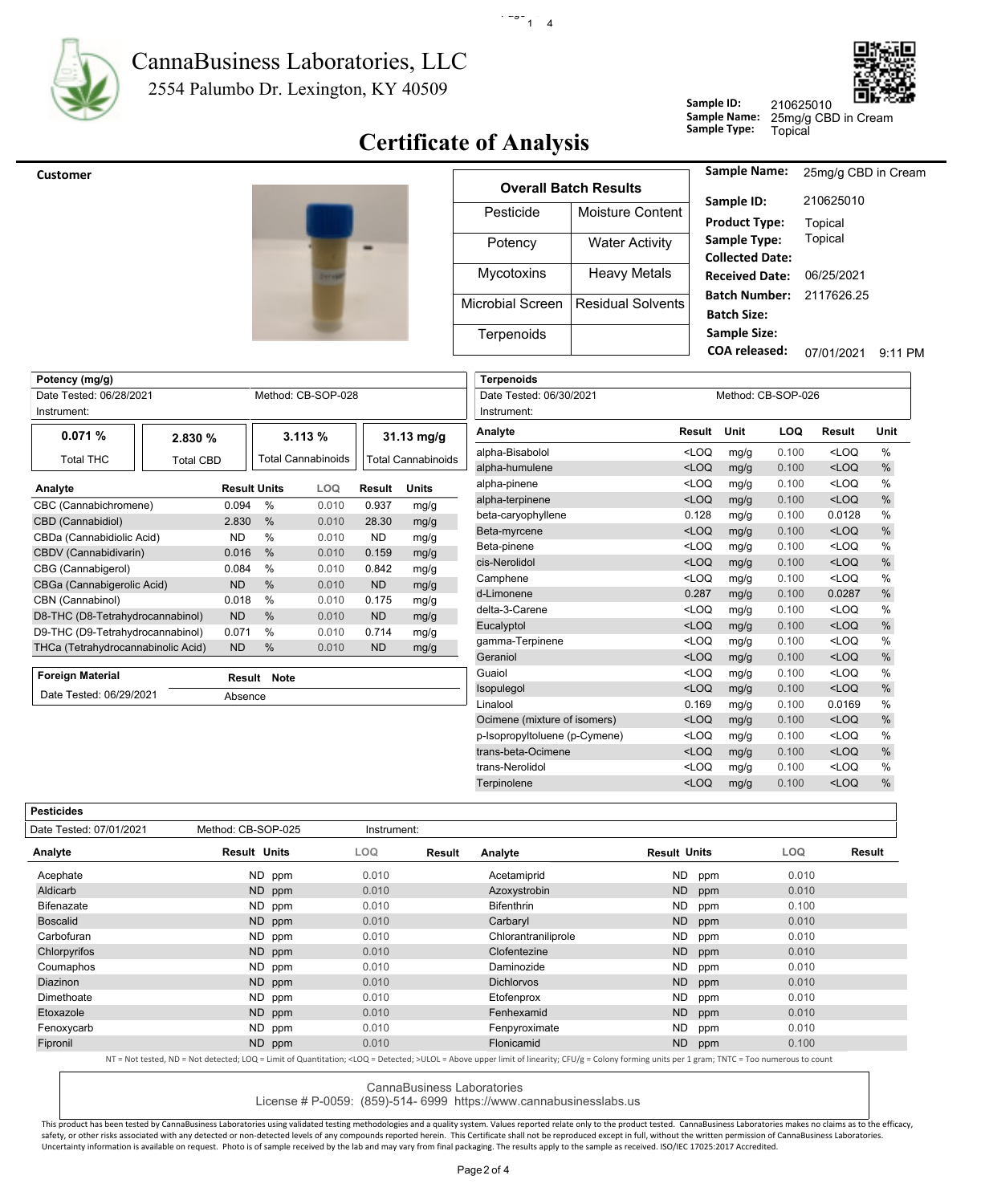



**Sample ID: Sample Name:**

25mg/g CBD in Cream 210625010

# **Sample Type:** Topical **Certificate of Analysis**

| <b>Pesticides</b>                                                                                  |                                                                                                                                                                                                                   |             |        |                             |                                                                                          |        |            |               |
|----------------------------------------------------------------------------------------------------|-------------------------------------------------------------------------------------------------------------------------------------------------------------------------------------------------------------------|-------------|--------|-----------------------------|------------------------------------------------------------------------------------------|--------|------------|---------------|
| Date Tested: 07/01/2021                                                                            | Method: CB-SOP-025                                                                                                                                                                                                | Instrument: |        |                             |                                                                                          |        |            |               |
| Analyte                                                                                            | <b>Result Units</b>                                                                                                                                                                                               | LOQ         | Result | Analyte                     | <b>Result Units</b>                                                                      |        | LOQ        | Result        |
| Fludioxonil                                                                                        | ND<br>ppm                                                                                                                                                                                                         | 0.010       |        | Hexythiazox                 | <b>ND</b>                                                                                | ppm    | 0.010      |               |
| Imazalil                                                                                           | ND ppm                                                                                                                                                                                                            | 0.010       |        | Imidacloprid                | <b>ND</b>                                                                                | ppm    | 0.010      |               |
| Malathion                                                                                          | ND ppm                                                                                                                                                                                                            | 0.010       |        | Metalaxyl                   | ND                                                                                       | ppm    | 0.010      |               |
| Methiocarb                                                                                         | <b>ND</b><br>ppm                                                                                                                                                                                                  | 0.010       |        | Methomyl                    | <b>ND</b>                                                                                | ppm    | 0.010      |               |
| Myclobutanil                                                                                       | ND ppm                                                                                                                                                                                                            | 0.010       |        | Naled                       | <b>ND</b>                                                                                | ppm    | 0.010      |               |
| Oxamyl                                                                                             | ND ppm                                                                                                                                                                                                            | 0.010       |        | Paclobutrazol               | <b>ND</b>                                                                                | ppm    | 0.010      |               |
| Phosmet                                                                                            | ND<br>ppm                                                                                                                                                                                                         | 0.010       |        | Prallethrin                 | <b>ND</b>                                                                                | ppm    | 0.010      |               |
| Propiconazole                                                                                      | ND ppm                                                                                                                                                                                                            | 0.010       |        | Propoxur                    | <b>ND</b>                                                                                | ppm    | 0.010      |               |
| Pyrethrin I                                                                                        | ND<br>ppm                                                                                                                                                                                                         | 0.010       |        | Pyrethrin II                | <b>ND</b>                                                                                | ppm    | 0.010      |               |
| Pyridaben                                                                                          | ND<br>ppm                                                                                                                                                                                                         | 0.010       |        | Spinetoram                  | <b>ND</b>                                                                                | ppm    | 0.010      |               |
| Spiromesifen                                                                                       | ND ppm                                                                                                                                                                                                            | 0.010       |        | Spirotetramat               | <b>ND</b>                                                                                | ppm    | 0.010      |               |
| Tebuconazole                                                                                       | ND.<br>ppm                                                                                                                                                                                                        | 0.010       |        | Thiacloprid                 | ND                                                                                       | ppm    | 0.010      |               |
| Thiamethoxam                                                                                       | ND<br>ppm                                                                                                                                                                                                         | 0.010       |        | Trifloxystrobin             | <b>ND</b>                                                                                | ppm    | 0.010      |               |
|                                                                                                    |                                                                                                                                                                                                                   |             |        |                             |                                                                                          |        |            |               |
| Ethoprophos                                                                                        | ND ppm                                                                                                                                                                                                            | 0.010       |        | Kresoxym-methyl             | <b>ND</b>                                                                                | ppm    | 0.010      |               |
| Permethrins                                                                                        | ND<br>ppm                                                                                                                                                                                                         | 0.010       |        | Piperonyl Butoxide          | <loq< td=""><td>ppm</td><td>0.010</td><td></td></loq<>                                   | ppm    | 0.010      |               |
| Spinosyn A                                                                                         | ND ppm                                                                                                                                                                                                            | 0.010       |        | Spiroxamine-1               | <b>ND</b>                                                                                | ppm    | 0.010      |               |
| AbamectinB1a                                                                                       | ND ppm                                                                                                                                                                                                            | 0.010       |        | Spinosyn D                  | ND                                                                                       | ppm    | 0.010      |               |
| <b>Mycotoxins</b>                                                                                  |                                                                                                                                                                                                                   |             |        |                             |                                                                                          |        |            |               |
| Date Tested: 07/01/2021                                                                            | Method: CB-SOP-025                                                                                                                                                                                                | Instrument: |        |                             |                                                                                          |        |            |               |
| Analyte                                                                                            | <b>Result Units</b>                                                                                                                                                                                               | <b>LOQ</b>  | Result | Analyte                     | <b>Result Units</b>                                                                      |        | LOQ        | <b>Result</b> |
| Ochratoxin A                                                                                       | ND ppm                                                                                                                                                                                                            | 0.010       |        | Aflatoxin B1                | <b>ND</b>                                                                                | ppm    | 0.010      |               |
| Aflatoxin G2                                                                                       | ND ppm                                                                                                                                                                                                            | 0.010       |        | Aflatoxin B2                | ND                                                                                       | ppm    | 0.010      |               |
| Aflatoxin G1                                                                                       | ND ppm                                                                                                                                                                                                            | 0.010       |        |                             |                                                                                          |        |            |               |
| <b>Metals</b>                                                                                      |                                                                                                                                                                                                                   |             |        |                             |                                                                                          |        |            |               |
| Date Tested: 06/30/2021                                                                            | Method: CB-SOP-027                                                                                                                                                                                                | Instrument: |        |                             |                                                                                          |        |            |               |
| Analyte                                                                                            | <b>Result Units</b>                                                                                                                                                                                               | <b>LOQ</b>  | Result | Analyte                     | <b>Result Units</b>                                                                      |        | <b>LOQ</b> | Result        |
| Arsenic                                                                                            | <loq ppm<="" td=""><td>0.500</td><td></td><td>Cadmium</td><td><loq ppm<="" td=""><td></td><td>0.500</td><td></td></loq></td></loq>                                                                                | 0.500       |        | Cadmium                     | <loq ppm<="" td=""><td></td><td>0.500</td><td></td></loq>                                |        | 0.500      |               |
| Lead                                                                                               | <loq ppm<="" td=""><td>0.500</td><td></td><td>Mercury</td><td><loq ppm<="" td=""><td></td><td>3.000</td><td></td></loq></td></loq>                                                                                | 0.500       |        | Mercury                     | <loq ppm<="" td=""><td></td><td>3.000</td><td></td></loq>                                |        | 3.000      |               |
| <b>Microbial</b>                                                                                   |                                                                                                                                                                                                                   |             |        |                             |                                                                                          |        |            |               |
| Date Tested: 07/01/2021                                                                            | Method:                                                                                                                                                                                                           |             |        |                             |                                                                                          |        |            |               |
|                                                                                                    |                                                                                                                                                                                                                   | Instrument: |        |                             |                                                                                          |        |            |               |
|                                                                                                    | <b>Result Units</b>                                                                                                                                                                                               | <b>LOQ</b>  | Result | Analyte                     | <b>Result Units</b>                                                                      |        | <b>LOQ</b> |               |
| STEC (E. coli)                                                                                     | Negative                                                                                                                                                                                                          |             |        | Salmonella                  |                                                                                          |        |            |               |
| L. monocytogenes                                                                                   | Negative                                                                                                                                                                                                          |             |        | Yeast/Mold (qPCR)           | Negative                                                                                 | 0 CFUs |            | Result        |
|                                                                                                    |                                                                                                                                                                                                                   |             |        |                             |                                                                                          |        |            |               |
|                                                                                                    | Method: CB-SOP-032                                                                                                                                                                                                | Instrument: |        |                             |                                                                                          |        |            |               |
|                                                                                                    | <b>Result Units</b>                                                                                                                                                                                               | LOQ         | Result | Analyte                     | <b>Result Units</b>                                                                      |        | LOQ        |               |
| 1-4 Dioxane                                                                                        | <loq ppm<="" td=""><td>29</td><td></td><td>2-Butanol</td><td><loq ppm<="" td=""><td></td><td>175</td><td></td></loq></td></loq>                                                                                   | 29          |        | 2-Butanol                   | <loq ppm<="" td=""><td></td><td>175</td><td></td></loq>                                  |        | 175        |               |
|                                                                                                    | <loq ppm<="" td=""><td>24</td><td></td><td>2-Methylpentane</td><td><loq ppm<="" td=""><td></td><td>87</td><td></td></loq></td></loq>                                                                              | 24          |        | 2-Methylpentane             | <loq ppm<="" td=""><td></td><td>87</td><td></td></loq>                                   |        | 87         |               |
| 3-Methylpentane                                                                                    | <loq ppm<="" td=""><td>87</td><td></td><td>2-Propanol</td><td><loq ppm<="" td=""><td></td><td>350</td><td></td></loq></td></loq>                                                                                  | 87          |        | 2-Propanol                  | <loq ppm<="" td=""><td></td><td>350</td><td></td></loq>                                  |        | 350        |               |
| 2-Ethoxyethanol<br>Cyclohexane                                                                     | <loq ppm<="" td=""><td>146</td><td></td><td>Ether</td><td><loq ppm<="" td=""><td></td><td>350</td><td></td></loq></td></loq>                                                                                      | 146         |        | Ether                       | <loq ppm<="" td=""><td></td><td>350</td><td></td></loq>                                  |        | 350        |               |
| Ethylbenzene                                                                                       |                                                                                                                                                                                                                   | 81          |        | Acetone                     | <loq ppm<="" td=""><td></td><td>350</td><td></td></loq>                                  |        | 350        |               |
| <b>Isopropyl Acetate</b>                                                                           | <loq ppm<="" td=""><td>175</td><td></td><td></td><td></td><td></td><td>350</td><td></td></loq>                                                                                                                    | 175         |        |                             |                                                                                          |        | 350        |               |
|                                                                                                    | <loq ppm<="" td=""><td></td><td></td><td>Methylbutane</td><td><loq ppm<="" td=""><td></td><td></td><td></td></loq></td></loq>                                                                                     |             |        | Methylbutane                | <loq ppm<="" td=""><td></td><td></td><td></td></loq>                                     |        |            |               |
| Analyte<br><b>Residual Solvent</b><br>Date Tested: 06/30/2021<br>Analyte<br>n-Heptane<br>n-Pentane | <loq ppm<br=""><loq ppm<="" td=""><td>350<br/>350</td><td></td><td>n-Hexane<br/>Tetrahydrofuran</td><td><loq ppm<br=""><loq ppm<="" td=""><td></td><td>87<br/>54</td><td>Result</td></loq></loq></td></loq></loq> | 350<br>350  |        | n-Hexane<br>Tetrahydrofuran | <loq ppm<br=""><loq ppm<="" td=""><td></td><td>87<br/>54</td><td>Result</td></loq></loq> |        | 87<br>54   | Result        |

CannaBusiness Laboratories

License # P-0059: (859)-514- 6999 https://www.cannabusinesslabs.us

This product has been tested by CannaBusiness Laboratories using validated testing methodologies and a quality system. Values reported relate only to the product tested. CannaBusiness Laboratories makes no claims as to the safety, or other risks associated with any detected or non-detected levels of any compounds reported herein. This Certificate shall not be reproduced except in full, without the written permission of CannaBusiness Laborato Uncertainty information is available on request. Photo is of sample received by the lab and may vary from final packaging. The results apply to the sample as received. ISO/IEC 17025:2017 Accredited.